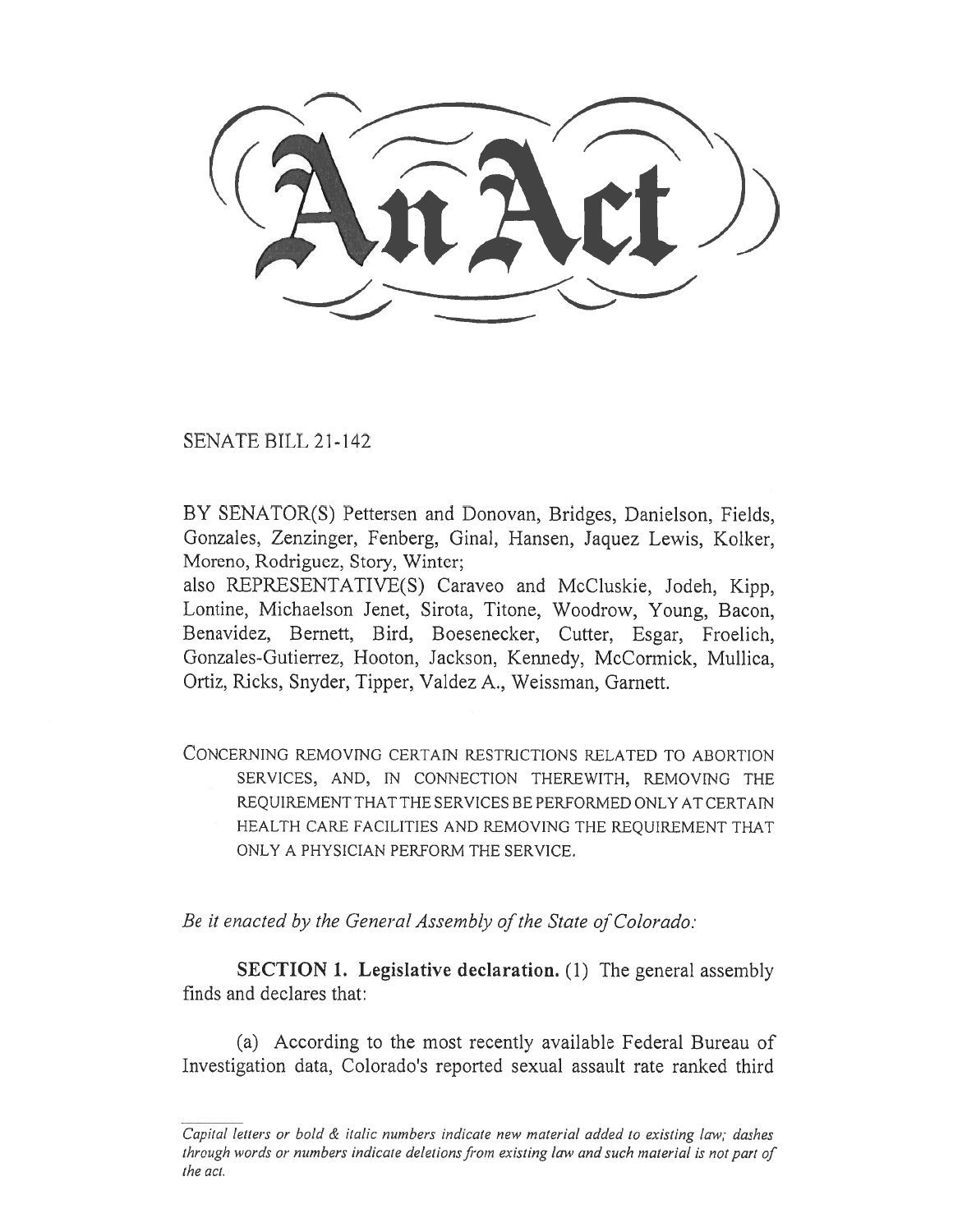highest in the nation. The data additionally show that Colorado's law enforcement agencies collected 3,635 sexual assault reports in 2016 and 3,858 reports in 2017, over 1.5 times the average rate reported nationwide during that time frame. Furthermore, according to a 2016 bulletin published by the U.S. Department of Justice, nearly 80 percent of rapes and sexual assaults go unreported.

(b) According to the Centers for Disease Control and Prevention's 2010 National Intimate Partner and Sexual Violence Survey, one in five women and one in 71 men will be raped in their lifetime;

(c) A comprehensive 2003 review by the National Resource Center on Domestic Violence found that rural sexual violence survivors are disproportionately underserved, facing barriers to reporting, support services, and health care due to geographic distance, transportation obstacles, and provider scarcity. In order to expand access to services, particularly in areas of the state where access is limited, it is important to allow local health care providers to provide care to rape and incest survivors in community-based health care settings. Rural sexual violence survivors are particularly impacted by provider scarcity and concerns about anonymity and confidentiality in reporting due to residing in smaller communities.

(d) Under the Hyde amendment, federal tax dollars are able to be used to pay for an abortion only if the pregnancy is the result of an act of rape or incest or in the case of a life-endangering physical condition that would place the woman in danger of death unless an abortion is performed; and

(e) Every person has a right to privacy with respect to personal health decisions, free from coercion or interference from the government. Health care must be accessible, safe, and affordable, and no person should be required to leave the person's community to access the care that the person needs.

SECTION 2. In Colorado Revised Statutes, 25.5-3-106, amend (3) as follows:

25.5-3-106. No public funds for abortion - exception - definitions - repeal. (3) (a) Except as provided in paragraph (b) of this subsection (3), Any MEDICALLY necessary medical services performed pursuant to this

PAGE 2-SENATE BILL 21-142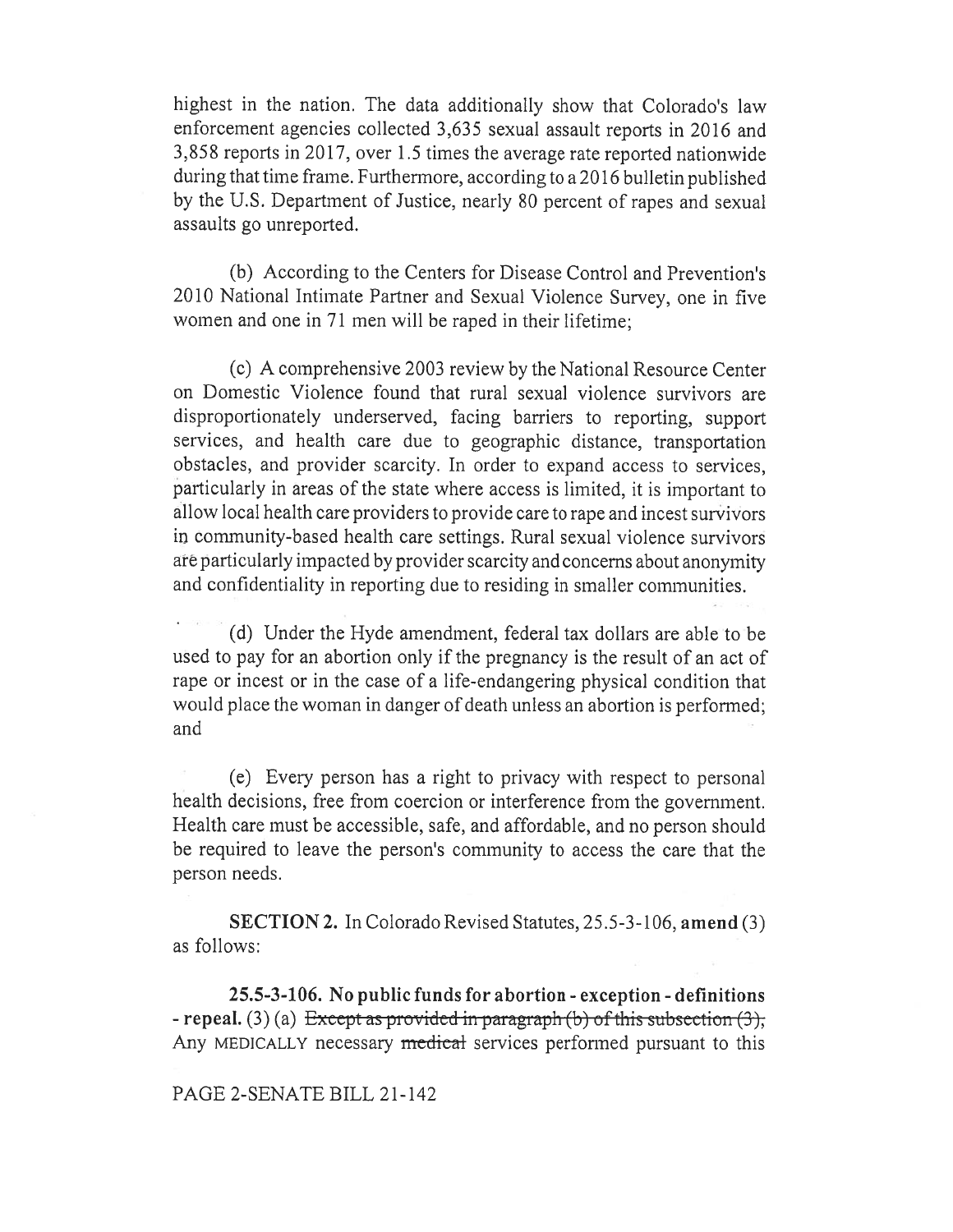section shall be performed only in a licensed health-care facility by a provider who is a licensed physician BY THE STATE AND ACTING WITHIN THE SCOPE OF THE PROVIDER'S LICENSE AND IN ACCORDANCE WITH APPLICABLE FEDERAL REGULATIONS.

(b) However, such services may be performed in other than a licensed health care facility if, in the medical judgment of the attending physician, the life of the pregnant woman or her unborn child is substantially threatened and a transfer to a licensed health-care facility would further endanger the life of the pregnant woman or her unborn child. Such medical services may be performed in other than a licensed health-care facility if the medical services are necessitated by a life-endangering circumstance described in subparagraph (II) of paragraph (b) of subsection (6) of this section and if there is no licensed health-care facility within a thirty-mile radius of the place where such medical services are performed.

**SECTION 3.** In Colorado Revised Statutes, 25.5-4-415, amend (3) as follows:

25.5-4-415. No public funds for abortion - exception - definitions - repeal. (3) (a) Except as provided in paragraph (b) of this subsection  $(3)$ . Any MEDICALLY necessary medical services performed pursuant to this section shall be performed only in a licensed health-care facility by a provider who is a licensed physician BY THE STATE AND ACTING WITHIN THE SCOPE OF THE PROVIDER'S LICENSE AND IN ACCORDANCE WITH APPLICABLE FEDERAL REGULATIONS.

(b) However, such services may be performed in other than a licensed health care facility if, in the medical judgment of the attending physician, the life of the pregnant woman or her unborn child is substantially threatened and a transfer to a licensed health-care facility would further endanger the life of the pregnant woman or her unborn child. Such medical services may be performed in other than a licensed health-care facility if the medical services are necessitated by a life-endangering circumstance described in subparagraph (II) of paragraph (b) of subsection (6) of this section and if there is no licensed health-care facility within a thirty-mile radius of the place where such medical services are performed.

## PAGE 3-SENATE BILL 21-142